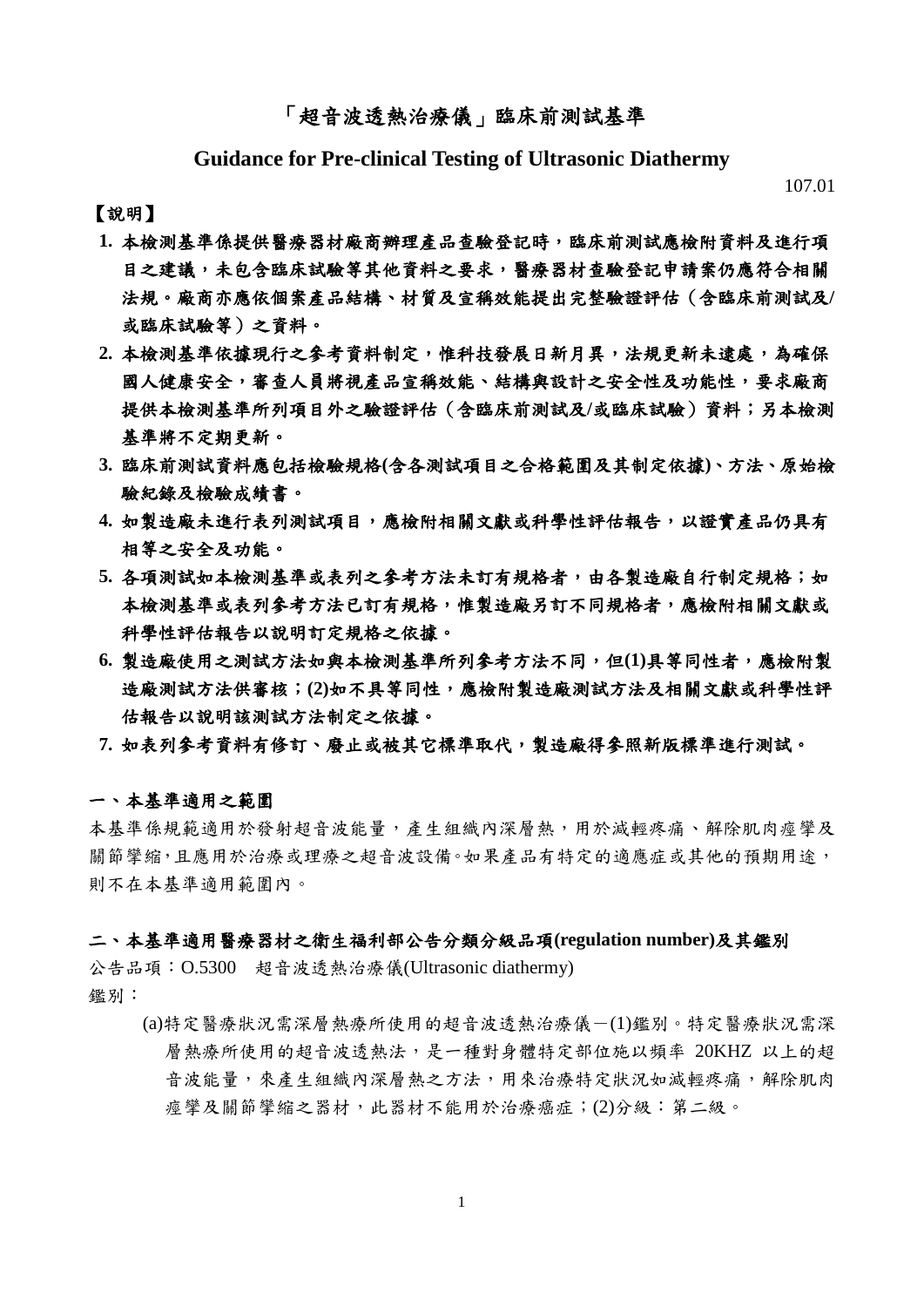## 三、產品規格**(Product specification)**

- 1. 治療探頭尺寸(Treatment Head Dimensions)
- 2. 射束型態(Beam Type)
- 3. 聲波工作頻率(Acoustic Working Frequency)與準確度
- 4. 有效輻射區域(Effective Radiating Area)與準確度
- 5. 射束不平均比值(Beam Non-uniformity Ratio)
- 6. 計時器(Timer)設定範圍與準確度
- 7. 治療模式(Treatment Mode)
- 8. 最大射束強度 (Beam Maximum Intensity)與準確度
- 9. 輸出功率(Output Power)與準確度
- 10. 最大及平均有效強度(Effective Intensity)與準確度
- 11. 防水等級(Waterproof Grade)
- 12. 治療探頭與人體接觸部位最高溫度(Maximum Patient Contact Surface Temperature of Treatment Head)
- 13. 治療時間與組織深度(Tissue Depth)對應之最大溫升
- 14. 輸出模式(Output Mode), 如連續波(Continuous Wave)或脈衝波(Pulsed Wave/Amplitude Modulated Wave)
- 15. 若為脈衝波(Pulsed Wave/Amplitude Modulated Wave)應加註以下規格:
	- (1) 脈衝持續時間(Pulse Duration)與準確度
	- (2) 脈衝寬度(Pulse Width)
	- (3) 脈衝重複週期(Pulse Repetition Period)與準確度
	- (4) 占空因子(Duty Factor)與準確度
	- (5) 單位時間最大輸出功率(Temporal Maximum Output Power)與準確度
	- (6) 單位時間最大輸出強度(Temporal-Maximum Intensity)與準確度
	- (7) 單位時間最大輸出功率(Temporal Maximum Output Power)與輸出功率(Output Power) 之比值
- 16. 其餘宣稱之功能

### 四、安全性及功能性試驗資料**(Safety and performance data)**

| 項目                     | 規格、需求及/或應進行測試             | 參考方法                                |  |
|------------------------|---------------------------|-------------------------------------|--|
| 1.電性安全試驗               | 產品於搬運、儲存、安裝、依照製造廠提供的使用手冊操 | IEC 60601-1:2005/ Amd               |  |
| (Electrical)<br>Safety | 作(包括待機狀態)及維修時,如所有防護危害的設備皆 | 1:2012/Cor 1:2014 <sup>(1)</sup>    |  |
| test)                  | 完整,或單一防護危害的設備失效,或發生單一的外在反 | IEC 60601-2-5 $(2009)^{(2)}$        |  |
|                        | 常情形時,產品不得對病人或其餘人員、動物、周圍環境 |                                     |  |
|                        | 等產生危害(即潛在不利的影響)。          |                                     |  |
| 2. 電磁相容性試驗             | 產品不得放射出可能影響無線電設備或其他儀器基本性能 | IEC 60601-1-2(2014) <sup>(3)</sup>  |  |
| (Electromagnetic       | 的電磁干擾,且不得受外界電磁干擾的影響而偏離其基本 | IEC 60601-2-5 (2009) <sup>(2)</sup> |  |
| compatibility test)    | 性能。                       |                                     |  |
| 3.軟體確效                 | 若為軟體控制之產品,須進行軟體確效試驗。      | FDA Guidance $(2002)^{(4)}$         |  |
| (Software)             |                           | FDA Guidance $(2005)^{(5)}$         |  |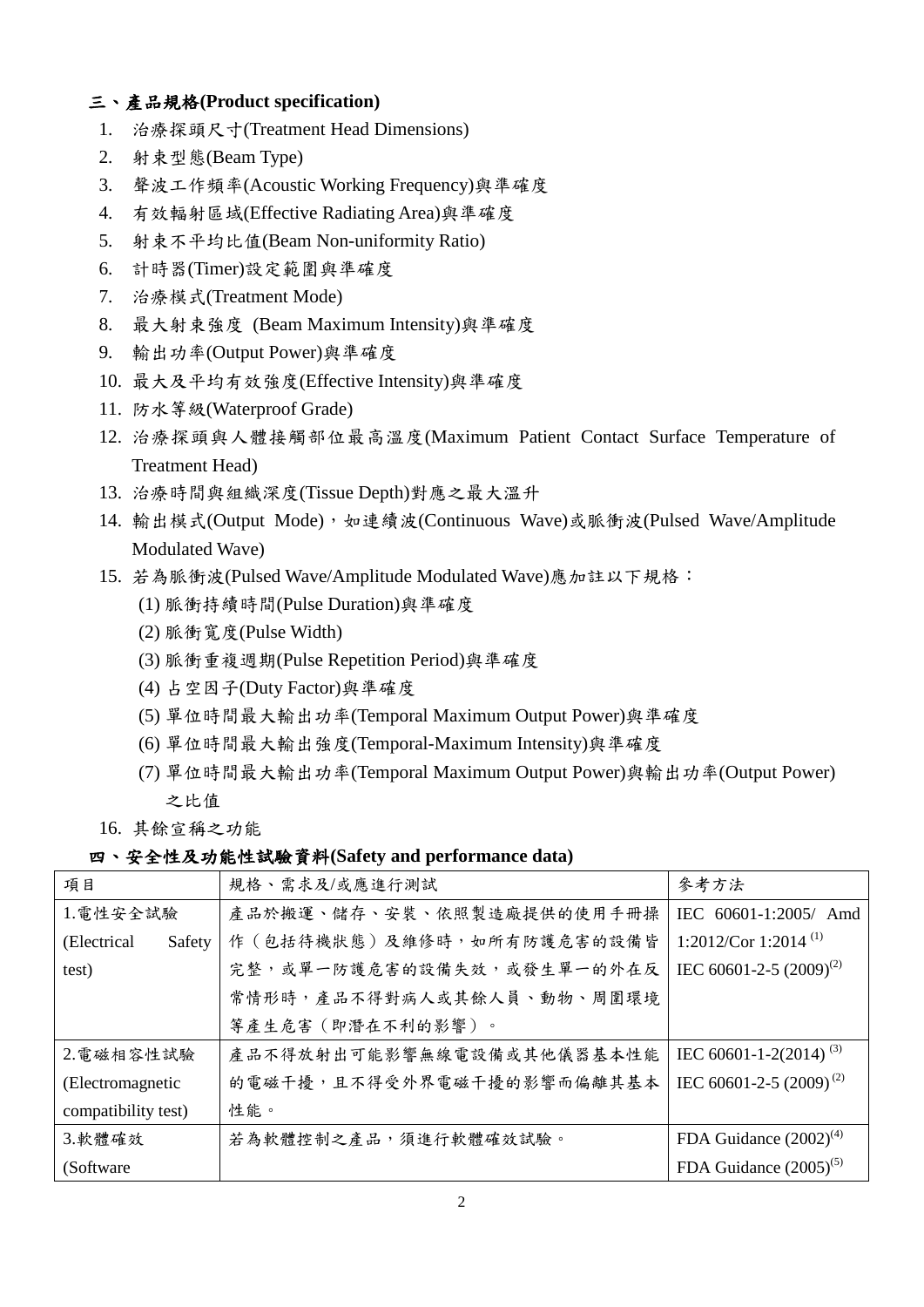| Validation)        |     |                                                       | IEC 62304 (2006) <sup>(6)</sup>     |
|--------------------|-----|-------------------------------------------------------|-------------------------------------|
| 4.生物相容性試驗          |     | 產品與人體接觸部位建議進行下列生物相容性評估:                               | ISO 10993-1 $(2009)^{(7)}$          |
| (Biocompatibility) |     | (1) 細胞毒性(Cytotoxicity)                                | ISO 10993-5 (2009) <sup>(8)</sup>   |
| Test)              |     | (2) 過敏試驗(Sensitization)                               | ISO 10993-10 $(2010)^{(9)}$         |
|                    |     | (3)刺激(Irritation)或皮內刺激試驗(Intracutaneous reactivity)   |                                     |
| 5.功能性試驗            | 1.  | 聲波工作頻率(Acoustic Working Frequency)                    | IEC 60601-2-5 (2009) <sup>(2)</sup> |
| (Performance test) | 2.  | 射束型態(Beam Type)                                       | IEC 61689 $(2013)^{(10)}$           |
|                    | 3.  | 有效輻射區域(Effective Radiating Area)                      |                                     |
|                    | 4.  | 射束不平均比值(Beam Non-uniformity Ratio)                    |                                     |
|                    | 5.  | 計時器(Timer)                                            |                                     |
|                    | 6.  | 治療模式(Treatment Mode)                                  |                                     |
|                    | 7.  | 最大射束強度(Beam Maximum Intensity)                        |                                     |
|                    | 8.  | 輸出功率(Output Power)                                    |                                     |
|                    | 9.  | 有效強度(Effective Intensity)                             |                                     |
|                    | 10. | 防水等級(Waterproof Grade)                                |                                     |
|                    | 11. | 治療探頭與人體接觸部位最高溫度(Maximum Patient                       |                                     |
|                    |     | <b>Contact Surface Temperature of Treatment Head)</b> |                                     |
|                    | 12. | 治療時間與組織深度(Tissue Depth)對應之最大溫升                        |                                     |
|                    | 13. | 顯示器各項參數顯示值(Quantitative indicators)之準確                |                                     |
|                    | 度   |                                                       |                                     |
|                    | 14. | 非預期之超音波輻射(unwanted ultrasound radiation)              |                                     |
|                    | 15. | 輸出模式(Output Mode), 如連續波(Continuous Wave)              |                                     |
|                    |     | 或脈衝波(Pulsed Wave/Amplitude Modulated Wave)            |                                     |
|                    | 16. | 若為脈衝波(Pulsed Wave/Amplitude Modulated Wave)           |                                     |
|                    |     | 加測以下規格:                                               |                                     |
|                    |     | 脈衝持續時間(Pulse Duration)<br>(1)                         |                                     |
|                    |     | 脈衝重複週期(Pulse Repetition Period)<br>(2)                |                                     |
|                    |     | 占空因子(Duty Factor)<br>(3)                              |                                     |
|                    |     | 單位時間最大輸出功率(Temporal Maximum<br>(4)                    |                                     |
|                    |     | Output Power)                                         |                                     |
|                    |     | 單位時間最大輸出強度(Temporal-Maximum<br>(5)                    |                                     |
|                    |     | Intensity)                                            |                                     |
|                    |     | 單位時間最大輸出功率(Temporal Maximum<br>(6)                    |                                     |
|                    |     | Output Power)與輸出功率(Output Power)之比值                   |                                     |
|                    | 17. | 其餘宣稱之功能                                               |                                     |

# 五、參考文獻

1. IEC 60601-1:2005/AMD1: 2012/COR1:2014 Medical electrical equipment - Part 1: General requirements for basic safety and essential performance.